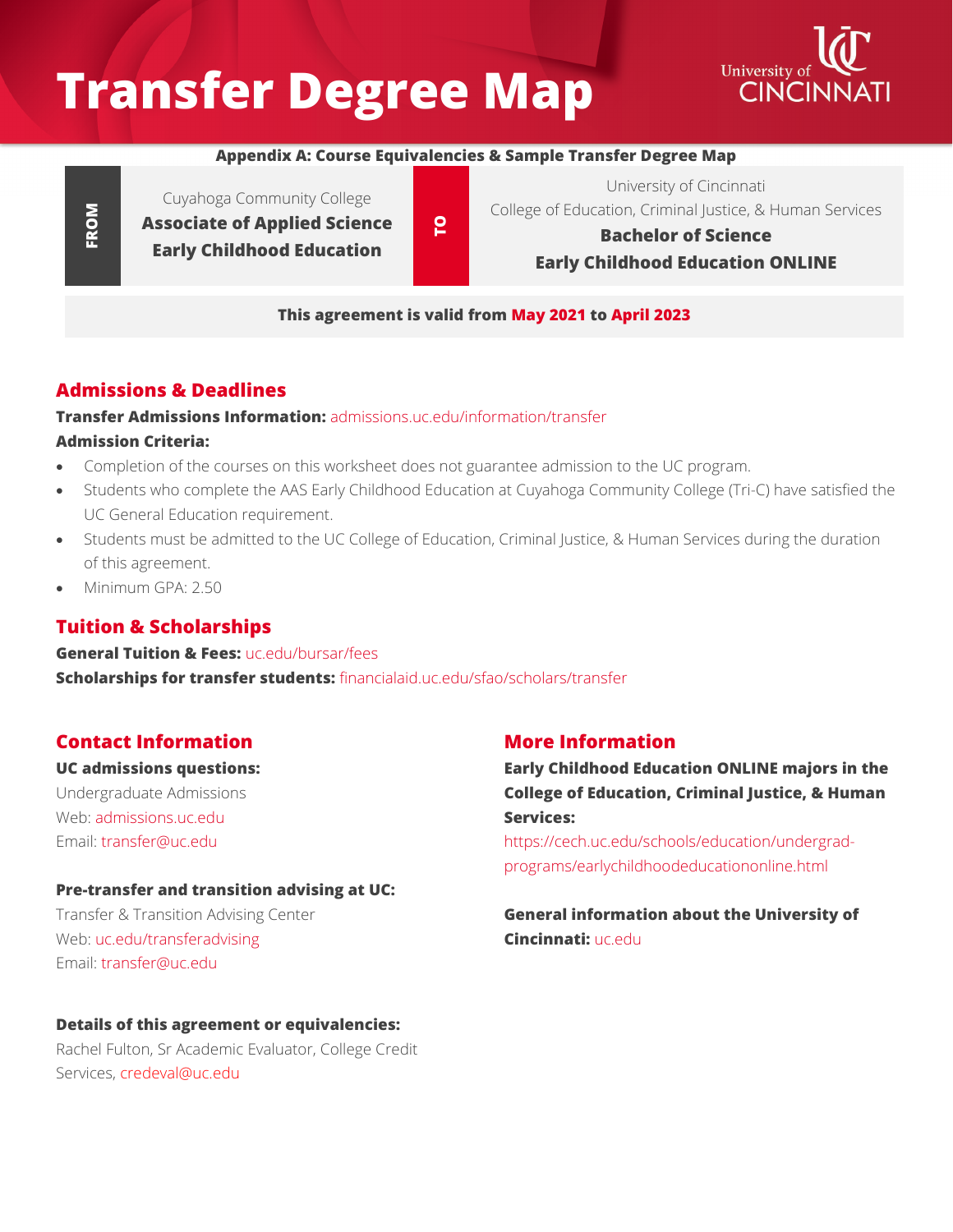## **Curriculum Equivalencies**

The following suggested course sequence includes all course requirements for this program's Transfer Degree Map (articulation agreement). You should consult with an academic advisor each semester to ensure you maintain appropriate degree progress and are fulfilling all requirements for the agreement.

For details beyond course planning, please consult with your academic advisor or the Transfer & Transition Advising Center.

| <b>SEMESTER 1</b>              |                                                          |                |                                 |                                                                |             |
|--------------------------------|----------------------------------------------------------|----------------|---------------------------------|----------------------------------------------------------------|-------------|
|                                | <b>Cuyahoga Community College</b>                        | <b>16cr</b>    | <b>University of Cincinnati</b> |                                                                | <b>15cr</b> |
| <b>Course ID</b>               | <b>Course Title</b>                                      | Cr Hr          | <b>Course ID</b>                | <b>Course Title</b>                                            | Cr Hr       |
| <b>ECED 1010</b>               | Introduction to ECE:<br>Development/Program              | $\overline{4}$ | <b>ECE 2000</b>                 | Introductory Child Development<br>(1cr not used in BS Program) | 3           |
| MATH 1XXX                      | 1000-level MATH course or higher                         | 3              |                                 | Quantitative Reasoning Elective                                | 3           |
| <b>COMM 1000</b>               | Fund. Interpersonal Comm                                 | 3              | <b>COMM 1076</b>                | Free Elective                                                  | 3           |
| <b>ENG 1010</b><br>Or ENG 101H | College Composition I<br>Or Honors College Composition I | 3              | <b>ENGL 1001</b>                | English Composition                                            | 3           |
| PSY 1010<br>$Or$ PSY 101H      | General Psychology<br>Or Honors General Psychology       | 3              | <b>PSYC 1001</b>                | Free Elective                                                  | 3           |

#### **SEMESTER 2**

|                                | <b>Cuyahoga Community College</b>                   | 16 <sub>cr</sub> |                          | <b>University of Cincinnati</b>                          | 15cr  |
|--------------------------------|-----------------------------------------------------|------------------|--------------------------|----------------------------------------------------------|-------|
| <b>Course ID</b>               | <b>Course Title</b>                                 | Cr Hr            | <b>Course ID</b>         | <b>Course Title</b>                                      | Cr Hr |
| BIO 1050 +<br><b>BIO 105L</b>  | Human Biology +<br>Human Biology Laboratory         | 3<br>$+1$        | <b>BIOL</b><br>2000BLOCK | Natural Science Elective<br>(1cr not used in BS Program) | 3     |
| <b>ECED 1301</b>               | Lang/Literacy Integrated Curriculum                 | 3                | <b>ECE 2015</b>          | Lang/Literacy in ECE                                     | 3     |
| <b>ECED 1311</b>               | Art/Creative Express. Integrated<br>Curriculum      | 3                | <b>ECE 2020</b>          | Creative Arts in Early Care                              | 3     |
| <b>EDUC 1011</b>               | Introduction to Education                           | 3                | <b>EDST 1001</b>         | Introduction to Education [HP]<br>(FA/HP/HU Elective)    | 3     |
| <b>ENG 1020</b><br>Or ENG 102H | College Composition II<br>Or Honors College Comp II | 3                | <b>ENGL 2089</b>         | Intermediate Composition                                 | 3     |

#### **SEMESTER SUMMER**

| <b>Cuyahoga Community College</b> |                              | 6cr   | <b>University of Cincinnati</b> |                                 |       |
|-----------------------------------|------------------------------|-------|---------------------------------|---------------------------------|-------|
| <b>Course ID</b>                  | <b>Course Title</b>          | Cr Hr | <b>Course ID</b>                | <b>Course Title</b>             | Cr Hr |
| ECED 2300                         | Child Behavior/Guidance      | ⊇     | ECE 2010                        | Classroom Organization/Guidance | -3    |
| EDUC 2050                         | Human Diversity in Education |       | $CI$ 3003                       | <i>Free Flective</i>            |       |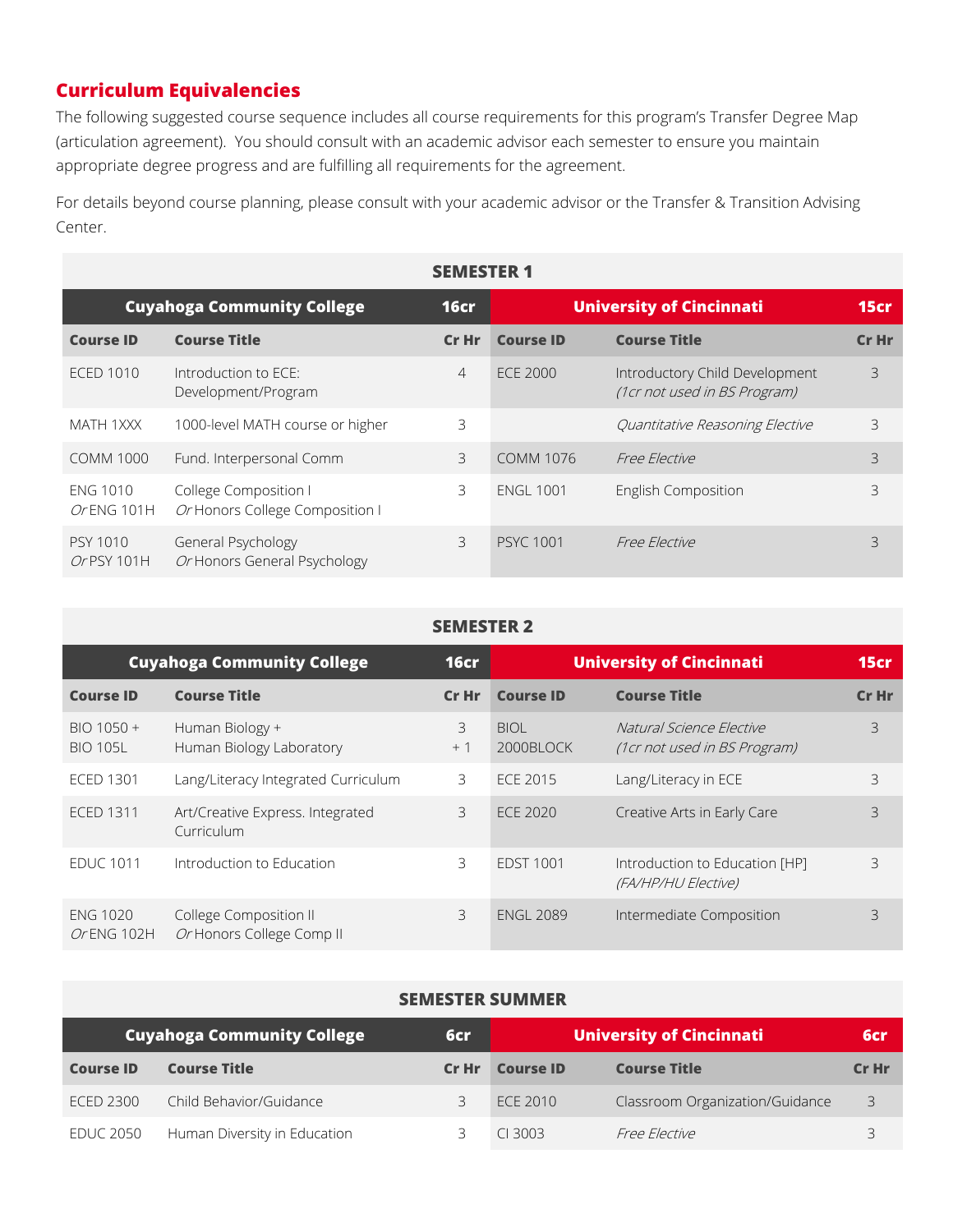| <b>SEMESTER 3</b>                 |                                                   |         |                                 |                                             |       |
|-----------------------------------|---------------------------------------------------|---------|---------------------------------|---------------------------------------------|-------|
| <b>Cuyahoga Community College</b> |                                                   |         | <b>University of Cincinnati</b> |                                             | 15cr  |
| <b>Course ID</b>                  | <b>Course Title</b>                               | $Cr$ Hr | <b>Course ID</b>                | <b>Course Title</b>                         | Cr Hr |
| <b>ECED 1321</b>                  | Math/Science Inquiry Integrated<br>Curriculum     | 3       | ECE 3110                        | Math, Science and Social Studies<br>for ECE | 3     |
| <b>ECED 1331</b>                  | Music/Movement Integrated Curriculum              | 3       | ECE 1000BLOCK                   | <i>Free Elective</i>                        | 3     |
| <b>EDUC 1411</b>                  | Individuals with Exceptionalities                 | 3       | <b>SPED 1001</b>                | Individuals with Exceptionalities           | 3     |
| <b>ECED 1860</b>                  | Exp w/Young Children EC Setting                   | 3       | ECE 2080                        | Pre-K Student Teaching                      | 3     |
| <b>ECED 2500</b>                  | Infant/Todd Development, Relationship,<br>Program | 3       | ECE 2040                        | Infant/Toddler Care and Education           | 3     |

#### **SEMESTER 4**

| <b>Cuyahoga Community College</b> |                                          | 11cr  | <b>University of Cincinnati</b> |                                                       | 9cr            |
|-----------------------------------|------------------------------------------|-------|---------------------------------|-------------------------------------------------------|----------------|
| <b>Course ID</b>                  | <b>Course Title</b>                      | Cr Hr | <b>Course ID</b>                | <b>Course Title</b>                                   | Cr Hr          |
| <b>ECED 2401</b>                  | Families, Communities, Schools           | 3     | ECE 2025                        | Families, Communities, Schools                        | 3              |
| <b>ECED 2870</b>                  | <b>ECE Student Teaching Practicum</b>    | 2     | <b>ECE 2085P1</b>               | Pre-K Focus Area Only<br>(1cr Not used in BS Program) |                |
| <b>ECED 2990</b>                  | <b>ECE Student Teaching Seminar</b>      | 3     | <b>ECE 2085P2</b>               | Pre-K Focus Area Only<br>(1cr Not used in BS Program) | $\overline{2}$ |
| PSY 2110                          | Educational Psychology                   | 3     | <b>EDST 1002</b>                | Educational Psychology                                | 3              |
|                                   |                                          |       |                                 |                                                       |                |
|                                   | Total transfer credits toward UC degree: | 60    |                                 | Total credits required for bachelor's degree at UC:   | 120            |

# **Remaining Coursework at University of Cincinnati**

Course sequencing below assumes a fall start date and full-time enrollment. If starting the program during any other term or attending part-time, please consult with your academic advisor.

|                  | <b>SEMESTER 5</b>                                      |       |
|------------------|--------------------------------------------------------|-------|
| <b>Course ID</b> | <b>Course Title</b>                                    | Cr Hr |
| CI 1001          | <b>Educational Technology</b>                          | 3     |
| <b>ECE 1005</b>  | Learning Early Care & Education Online                 | 3     |
| ECE 1020         | Health, Safety, and Nutrition                          | 3     |
| ECE 2005         | Developmental Transitions: Childhood to Adulthood      | 3     |
| ECE 1001         | Foundations in ECE                                     | 3     |
| ECE 3114         | Developmental Concerns Birth-5 and Family Partnerships | 3     |